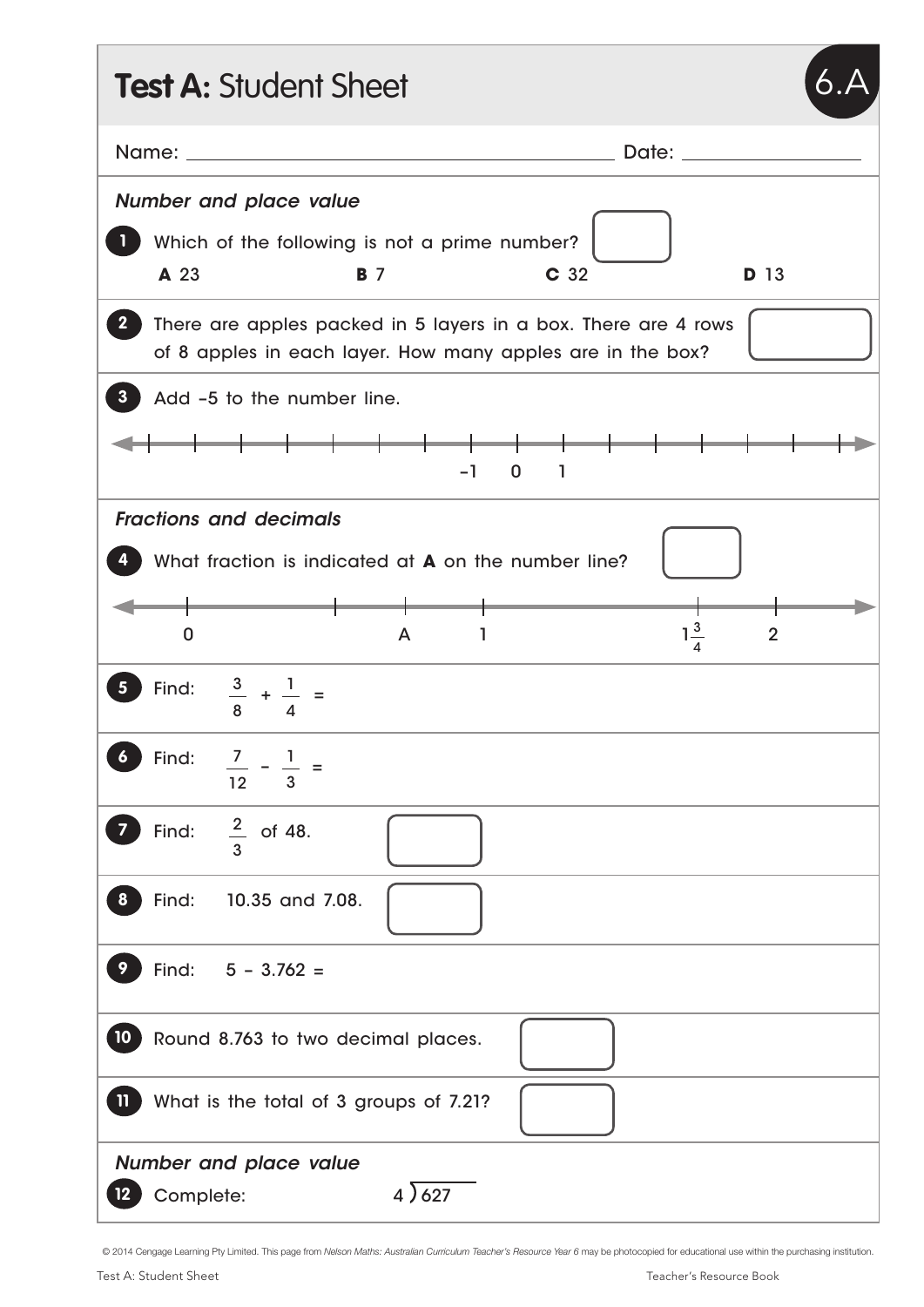| <b>Test A: Student Sheet</b>                                                                                                        |                                                                                                                                                |                   |            |          |  |
|-------------------------------------------------------------------------------------------------------------------------------------|------------------------------------------------------------------------------------------------------------------------------------------------|-------------------|------------|----------|--|
| <b>Fractions and decimals</b>                                                                                                       |                                                                                                                                                |                   |            |          |  |
| 13 <sup>7</sup>                                                                                                                     | $4.076 \times 100 =$                                                                                                                           |                   |            |          |  |
|                                                                                                                                     | A 0.476                                                                                                                                        | <b>B</b> 40.76    | $C$ 407.6  | D 4076   |  |
| 14                                                                                                                                  | $91.423 \div 1000 =$                                                                                                                           |                   |            |          |  |
|                                                                                                                                     | A 914.23                                                                                                                                       | <b>B</b> 0.091423 | $C$ 0.9143 | D 9.1423 |  |
| 15 <sub>15</sub>                                                                                                                    | 41 thousandths $=$                                                                                                                             |                   |            |          |  |
|                                                                                                                                     | A 0.001                                                                                                                                        | <b>B</b> 0.041    | $C$ 0.41   | D 41000  |  |
| 16                                                                                                                                  | The shaded part of<br>the grid represents:<br><b>A</b> $\frac{3}{5}$<br><b>B</b> $\frac{2}{5}$<br>$c \frac{6}{100}$<br>$D \frac{40}{ }$<br>100 |                   |            |          |  |
| <b>Money and financial mathematics</b><br>The sale price of a book is \$15, at 25% off.<br>What was the original price of the book? |                                                                                                                                                |                   |            |          |  |
| Patterns and algebra                                                                                                                |                                                                                                                                                |                   |            |          |  |
| $(8 \times$<br>$+1 = 5 \times 5$<br>Find the value of the missing number.<br>18                                                     |                                                                                                                                                |                   |            |          |  |
| <b>Using units of measurement</b>                                                                                                   |                                                                                                                                                |                   |            |          |  |
| 19                                                                                                                                  | 5 <sub>m</sub><br>What is the perimeter of the<br>4m<br>triangle in centimetres (cm)?<br>3 <sub>m</sub>                                        |                   |            |          |  |
| <b>20</b>                                                                                                                           | The area of a triangle is 30 cm <sup>2</sup> .<br>The base of the triangle is 10cm.<br>What is the height of the triangle?                     |                   |            |          |  |

© 2014 Cengage Learning Pty Limited. This page from *Nelson Maths: Australian Curriculum Teacher's Resource Year 6* may be photocopied for educational use within the purchasing institution.